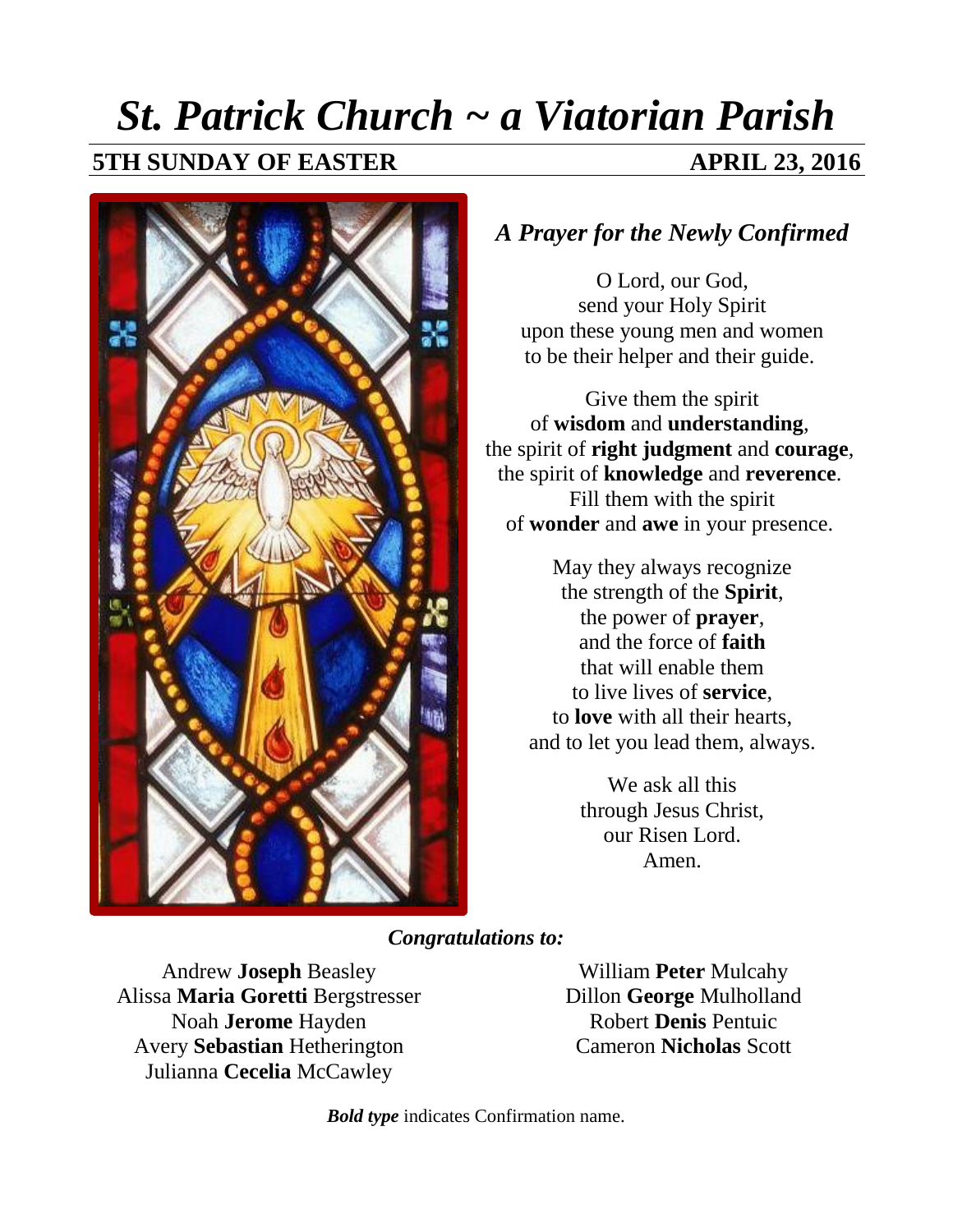*Love one another … live on in my love … remember the things I have taught you … believe that I have told you all these things so that my joy may be in you.*

Jesus' love was pure, unselfish, unconditional love. His love was given freely, without being earned or merited. He loved sinner and saint, the rich and the poor, the learned and the simple … and he expected nothing in return.

How difficult it is for us to imitate the love of Jesus! Our love is very imperfect; it can be colored by fear, by some hidden motive, by selfishness. Our love is often conditional ... loving only those whom we like, or those who earn our love by pleasing us.



Our love is fragile and sensitive. It withers and dies if we are hurt or misunderstood.

If we take seriously the "new commandment" that Jesus leaves us,

we have to keep examining the quality of our love,

to see if it really reflects the kind of unselfish love that Jesus spoke about and lived by. When Jesus says "Love another as I have loved you," it sounds deceptively simple and easy. But when we measure our love of God and neighbor against that "simple" rule, we find that we fall far short and that the love of Jesus will always be a challenge for us. But remember, Jesus himself nourishes and purifies that love day by day - if we let him.

*Joe Cece*

#### *This Week:*

Monday, April 25 6:30 *NEW Eucharistic Ministers Training* Tuesday, April 26 Wednesday, April 27 5:45 *REP* Thursday, April 28 12:00 *Adoration until 5 p.m*. 5:00 *Vespers* 7:00 *Half Paddy - Shamrock Room* Friday, April 29 Saturday, April 30 Sunday, May 1 10:00 *First Communion Sunday Little People's Church*

#### **Bulletin Sponsor of the Week Catholic Cemeteries Office** *Thank you for your generous support!*

#### *For Reflection …*

• How do you feel loved by Jesus? • How do you share this love with others? • How does prayer to a merciful and compassionate God help you deal with this? • Envelope Number 49.

#### *Pray for These Men and Women Serving in the Military …*

Ryan Barrie, Jason Byrne, Joshua DesMarteau, Synthia Dorsey, Dustin Foltz, David Hodak, Nathan Hornback, Joseph Jordan, Alex Kregor, Matthew Lanasa, Troy Martin, Sarah Miller, Justin Phelps, John T. Raimondo, Scott Riegel, Daniel Ryan, Andrew Ryan, Erik Schultz, Gregory Smith, Jessica Smith, Tom Stanley, and Michael Widhalm. *Be with them, Lord, and keep them safe!*



**Please remember the FOOD PANTRY when you shop. Thank You!**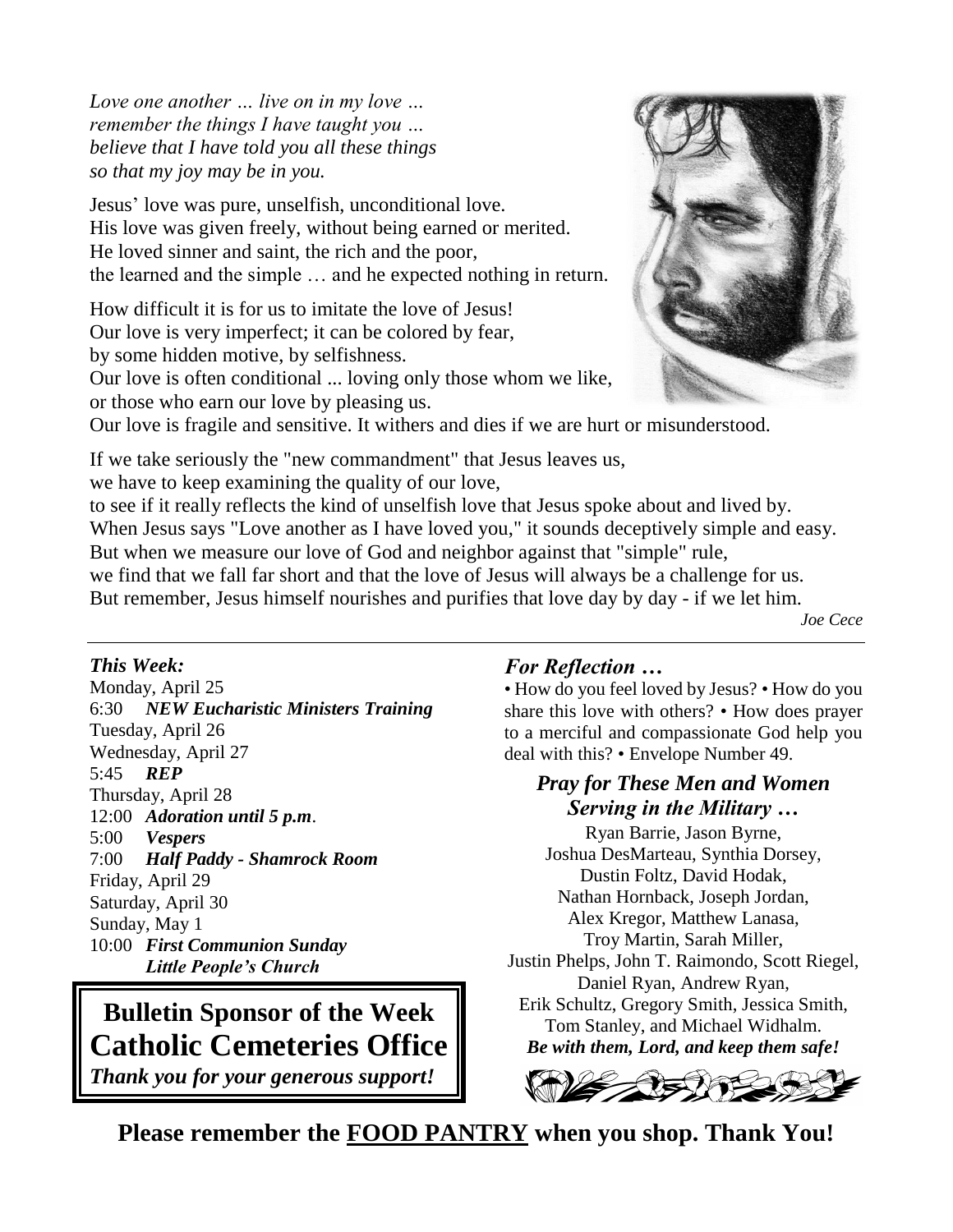## *Celebrating the Jubilee Year of Mercy*



#### *This is my one command: That you love one another as I have loved you.*

I have some friends, a couple married for over 60-some years, with grown children. The father has been in very bad health and had been in the hospital and, after some rehabilitation, was ready to come home. They live in a beautiful home in Detroit - one that he has maintained and kept up - and they love it. He loves living there in the heart of Detroit.

While he was in rehab, his wife and the children, because they knew he really could not make it in their home anymore with the stairs and other difficulties that would prevail, had arranged to move into an assisted-living place. They were not so sure how he was going to take it. So when the rehab people told him, "You are ready to go home," he was delighted with this. Someone asked him "Where do you think home is?" because they knew other arrangements had been made and they were a little bit concerned. He looked back at them, then he looked at his wife and he said, "Home is wherever she is." Problem solved -- they're going home, to a different place, but it is where they will live together in love with one another.

That is the kind of love that can burst out of a home into a neighborhood, into a city, into our country, and into the world. We have to nurture love like that -- the love that Jesus speaks about in today's Gospel: **This is my one command: That you love one another as I have loved you.** *Bishop Thomas Gumbleton*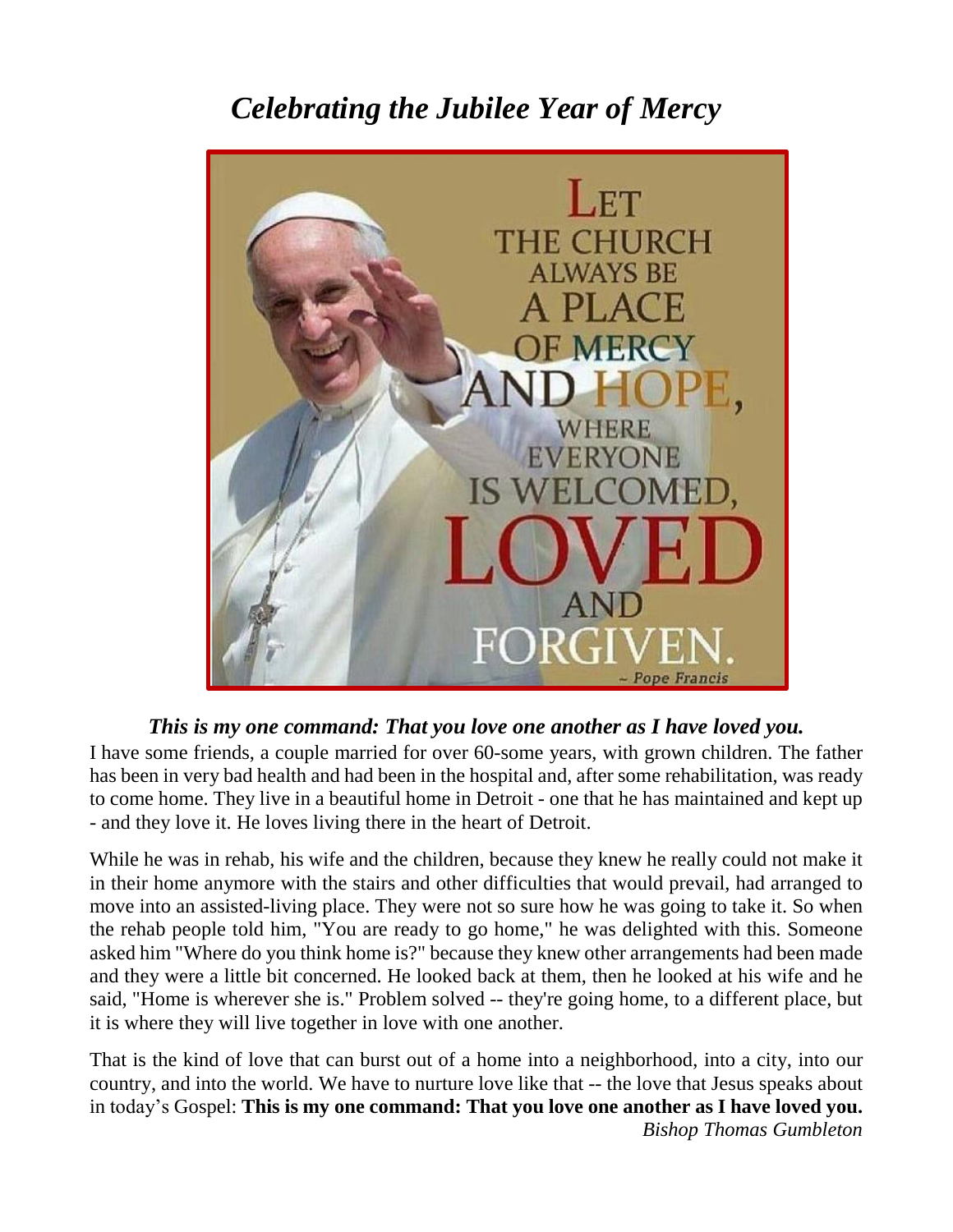#### *Parish Album NEWS*

**If you were unable to come in to be photographed, we still have ways for you to be included in the new directory!**

1. Go on-line or call the Rectory Office at (815) 932- 6716, to schedule your appointment HERE in the Shamrock Room for Wednesday, May 18, or Thursday, May 19. Appointments are being made for the hours of 2:00 p.m. through 9:00 p.m.



2. If these dates do not work for you, you may pick up a VOUCHER in the Rectory Office and bring it to St. Paul's Church *(downtown by the Knights of Columbus building)* on May 26, 27, 28. **Your photos would still be included in our directory and you would still receive your free 8x10 and directory!**

**Or …**

3. You may bring a photo in to the Rectory Office (we will scan and return it) or, submit a digital photo – jpg. image is best – to [mmulcahy@ameritech.net.](mailto:mmulcahy@ameritech.net) Please note: *If you use a professional photo, you must include a release from the photographer!*

*Answer the call to serve as Eucharistic Ministers!*

**NEW Eucharistic Ministers Training Session! Monday, April 25, at 6:30 p.m.**  *See YOU there?*





**NEW Altar Server training Saturday, May 14, 9:00 a.m. Boys and girls who are** *finishing the 5th grade and up* **are invited to be trained as Altar Servers. Please call the Rectory Office at (815) 932-6716 to sign up for this session!**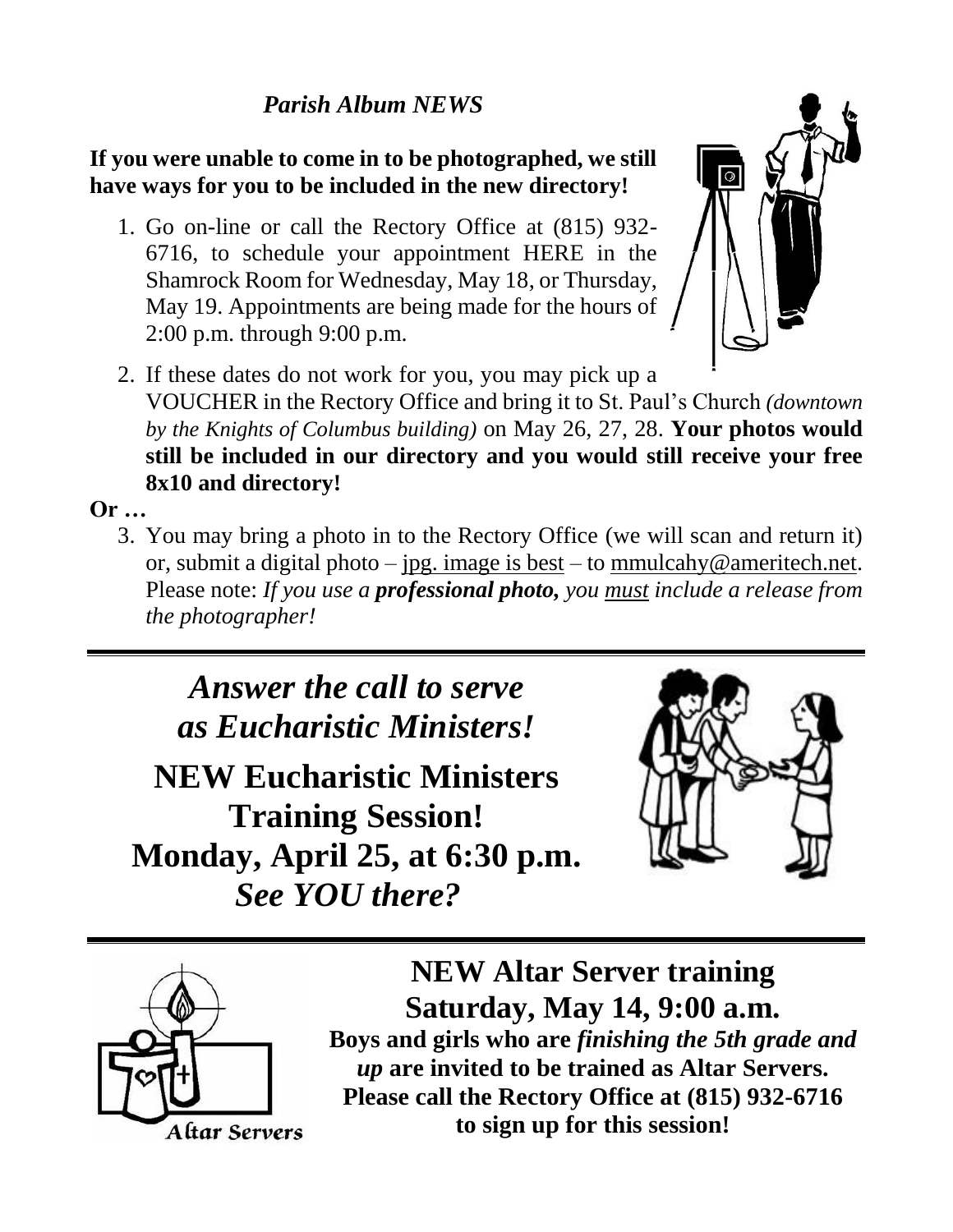### **Women of the Parish! CCW Banquet Tuesday, May 10** *Rigo's Place*

Come and enjoy a lovely evening at Rigo's Place, 164 N. Schuyler, Kankakee. We will be meeting in the upstairs banquet room on Tuesday, May 10*. (There is no elevator, but there is a landing half way up so, if need be, you can rest.)* Cost is \$20 per person and the buffet dinner will feature baked chicken, roasted potatoes, vegetable medley, salad, and roll. A Dessert Table will also be included. There will be a cash bar available. We



will gather at 5:30 p.m., with dinner beginning at 6:00 p.m. Our program will be Debi (and hopefully Dennis) Baron, who will talk about their trip to see Pope Francis when he visited Philadelphia. Please reserve your place by May 4 by contacting the Rectory Office (815-932- 6716). Payment is due by May 4. All women of the parish are invited and encouraged to attend and bring a friend. Anyone needing a ride, please call Jean Skelly at (815) 933-2301.

Please do not forget to submit the names (yours or someone else's) that you would like to nominate for **PARISH COUNCIL REPRESENTATIVES**  to Father Peeters at (815) 932-6716 **no later than April 30.** Thank You!





**The Newly Formed Bishop McNamara Catholic School OPEN HOUSE**

**TODAY: Sunday, April 24, 1:00 p.m. – 3:30 p.m.**

**PRAYER BREAKFAST** 7:30 a.m. to 9:00 a.m. Thursday, May 5, at the *One Heart, One Soul Spirituality Center,* 2041 W. State Route 113, Kankakee. The topic: *Human Trafficking*. Presenter: *Sister Peggy Quinn*. Free Will Donation is accepted and a Continental Breakfast will be available. To register or for more information, please call Sister Mary Stella at (815) 935- 0800 … or just join us.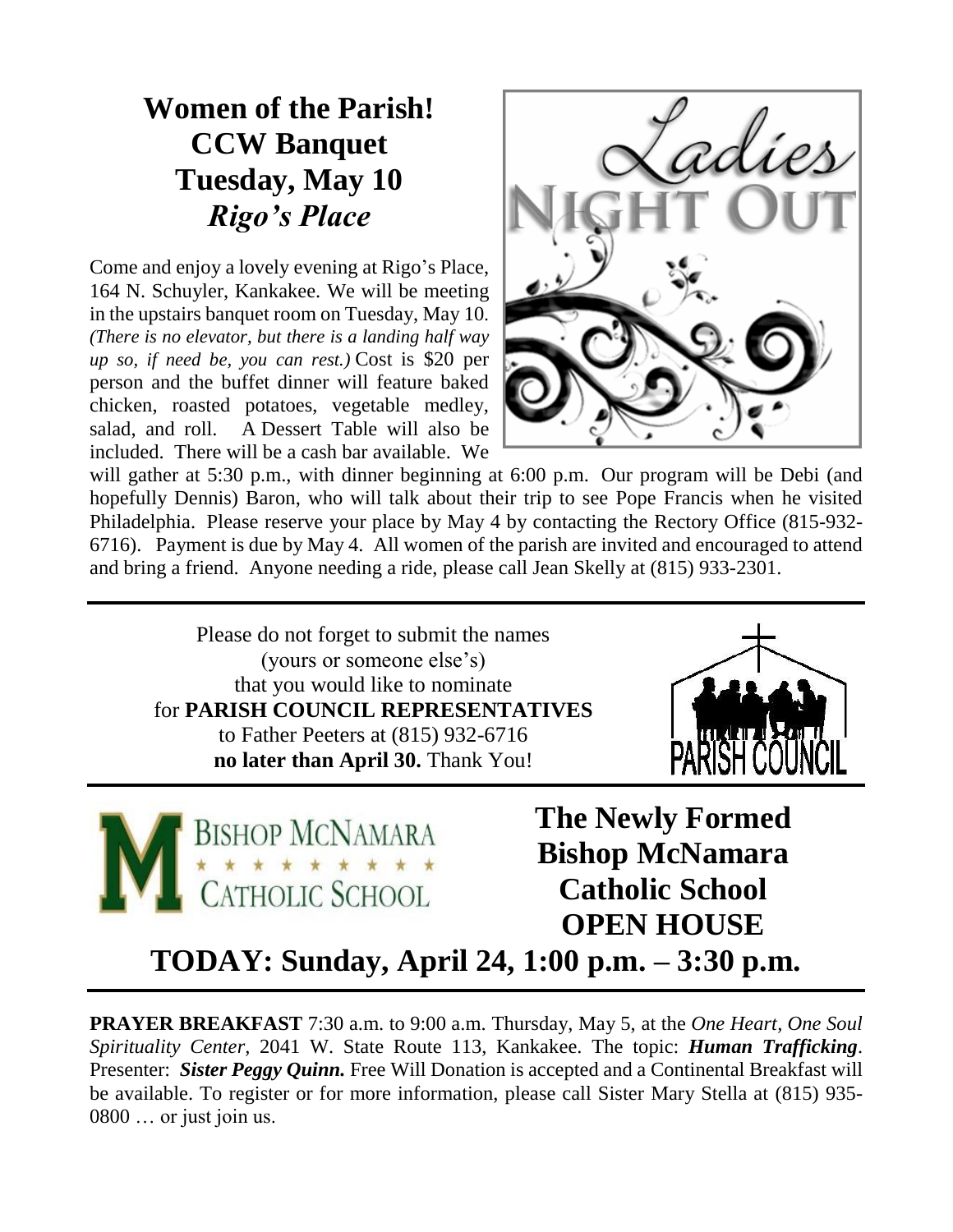

# **Half-Paddy 2016**

## **It' s our 10th Anniversary!**

# **Let's get this Shamrock rolling!**

**Come and join in the fun - bring ideas – and a friend … THIS Thursday at 7 p.m. in the Shamrock Room. Beverages will be provided. Please let Peggy Mayer know if you will be coming!**

**Call her at** (**312) 501-0609**,

**or e-mail her at [peggymayer@sbcglobal.net](mailto:peggymayer@sbcglobal.net)**

**Bishop McNamara Annual Auction - Friday, May 13, 2016** Hilton Garden Inn Riverstone Conference Center 455 Riverstone Parkway, Kankakee, IL Cocktails and Hors d'oeuvres 6:00 p.m. Dinner Auction 7:30 p.m.

*Bishop McNamara Mega Mac Raffle* What would you do with \$75,000? *Get your Mega Mac raffle ticket now!* The winner will be announced on Friday, May 13, at Bishop McNamara's 32nd Annual Dinner Auction. Tickets are \$100 each.

**For further AUCTION or RAFFLE information, please call (815) 933-7620.**